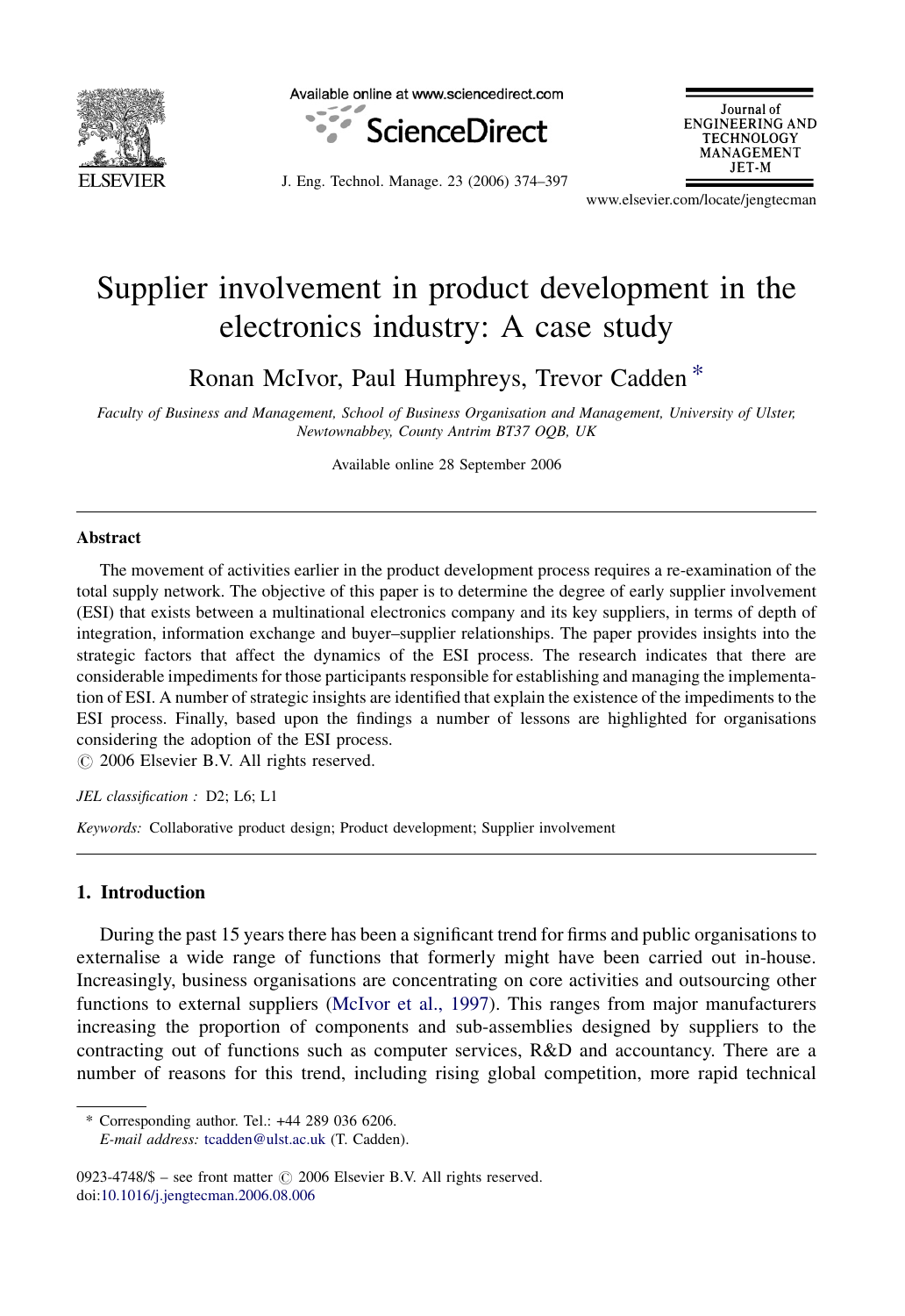change and the need for the faster development of products with higher quality and reliability. It is virtually impossible for any one firm to possess all the technical expertise needed to develop a complex product. This means that organisations have to focus on their core competencies and for other activities to draw on the best expertise available world-wide. Thus, the traditional pattern of the large, vertically integrated business, is being replaced by one consisting of complex networks of collaborating organisations, and chains of buyers and suppliers ([Roy and Potter, 1996](#page--1-0)).

In this new industrial structure, the design and development of complex products is one of the activities that is being devolved back along the supply chain. The extent to which this occurs varies, with some manufacturers devolving most engineering design and development work to external suppliers. In other cases, there is often a mixed situation, in which the design of subassemblies and components are devolved to suppliers, or where in-house designers work closely with their suppliers to ensure that components of the required performance and quality are developed. It is therefore apparent that in this new structure, design and development not only has to be managed within one large organisation, but it also involves managing relationships between many companies in an extensive chain of buyers and suppliers ([McIvor et al., 2000](#page--1-0)).

The movement of activities earlier in the product development process requires a reexamination of the total supply network. Supply chain literature has traditionally examined procurement and value-adding activities, without explicitly defining product development as part of these. The literature on early supplier involvement in the design process typically focuses on the outputs [\(Kamath and Liker, 1994; Brown and Eisenhardt, 1995\)](#page--1-0). However, such research tends to exclude the actual dynamics and factors influencing the process of supplier integration, such as, the timing of supplier involvement, supplier design responsibility and buyer/supplier communication ([Hartley et al., 1997a\)](#page--1-0). This paper seeks to provide a better understanding of early supplier involvement (ESI) by analysing these influencing factors in the context of an original equipment manufacturer (OEM) and its key suppliers, using case study data collection. Findings from the literature regarding the impact of supplier integration in new product development are mixed. In order to employ this strategy and justify the considerable effort and costs required, the strategic factors affecting the dynamics of the ESI process and the potential impediments to its implementation must be better understood.

### 2. Early supplier involvement

Firms in many industries are facing increased global competition and are operating in markets that demand more frequent innovation and higher quality. These firms are looking for ways to decrease product development times and, at the same time, improve quality and reduce product cost. A large body of literature now exists which has identified new product development as a core process that has a major role to play in achieving success in the global economy ([Fiol, 1996](#page--1-0)). A number of studies have identified a wide range of variables critical to successful product development. [Brown and Eisenhardt \(1995\)](#page--1-0) provide a summary of the key variables from the literature, which include:

- Team composition, team organisation of work and group processes [\(Katz and Allen, 1985;](#page--1-0) [Clark and Fujimoto, 1991](#page--1-0));
- Project leadership and senior management support [\(Dougherty, 1990](#page--1-0));
- Product concept effectiveness ([Handfield, 1994](#page--1-0));
- Marketing issues [\(Rothwell et al., 1974](#page--1-0));
- Supplier and customer integration ([Clark and Fujimoto, 1991](#page--1-0)).